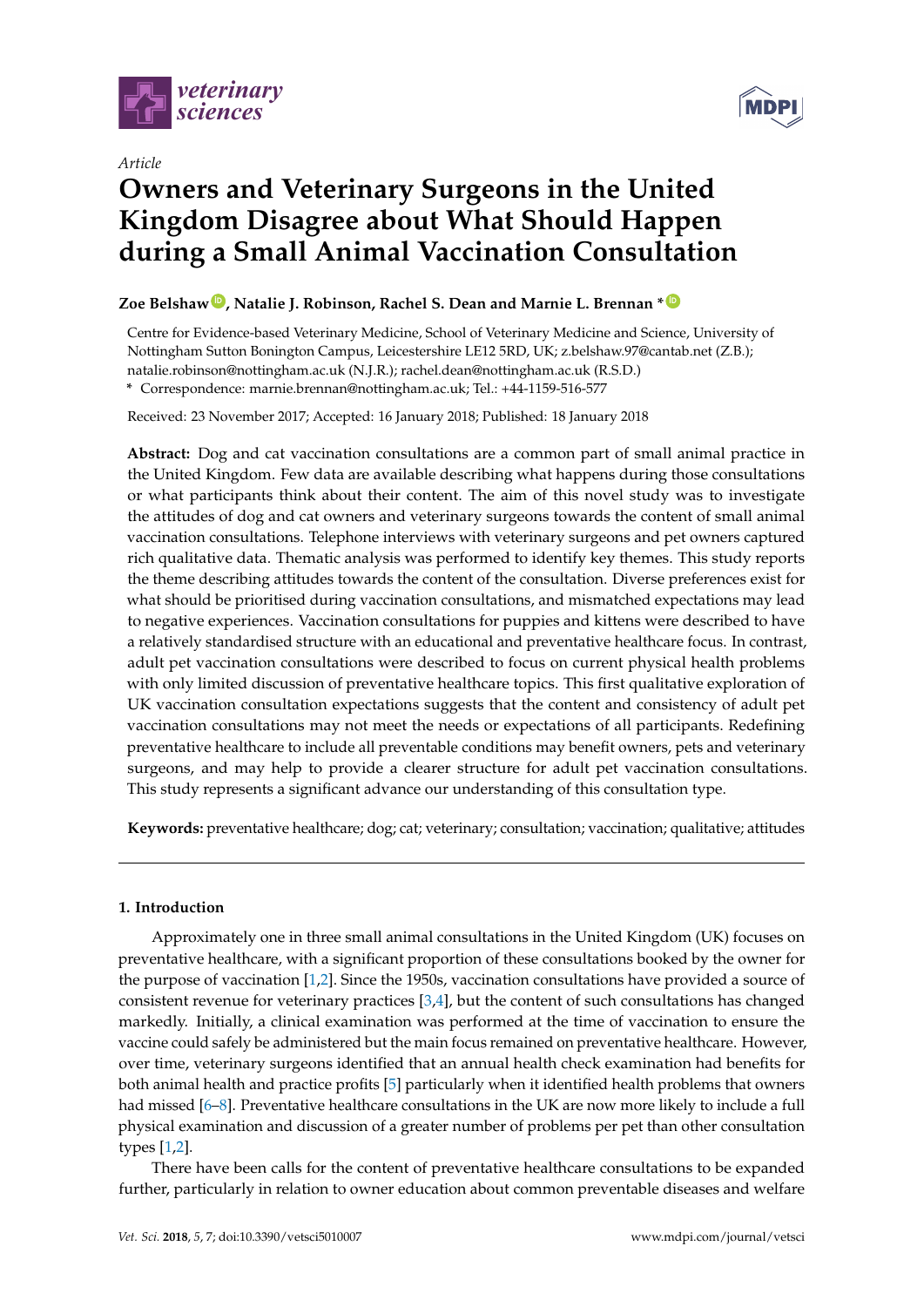problems. Hoskins [\[8\]](#page-9-6) suggested owners should be provided with educational leaflets at the end of each adult dog vaccination consultation and Miller [\[9\]](#page-9-7) advocated inclusion of "counselling on behavioural, nutritional and dental care" in addition to vaccination and parasite prevention. However, Shaw and colleagues found educational discussion to form only a small component of wellness consultations in Canada [\[10\]](#page-9-8), with less than 1% of statements in observed consultations relating to anticipatory guidance. The time spent on educational topics in UK vaccination consultations has not been reported but the ongoing need for owner education in the UK is supported by results from the recent People's Dispensary for Sick Animals Animal Wellbeing (PAW) survey [\[11\]](#page-9-9). This suggests many UK pet owners fail to provide adequate nutrition, exercise, company and preventative healthcare for their pets. Furthermore, behavioural problems, many of which are likely to be preventable, have been identified as the most common cause of euthanasia in dogs under 3 years of age in the UK [\[12\]](#page-9-10). The detrimental impact of these preventable conditions on the quality of life of pets [\[13\]](#page-9-11) and their owners [\[14–](#page-9-12)[16\]](#page-10-0) are increasingly recognised as important aspects of One Welfare [\[17\]](#page-10-1).

Preventative healthcare consultations in the United Kingdom are not significantly longer than consultations focused on a specific health problem [\[18\]](#page-10-2), and these consultations are already under significant time pressure [\[19\]](#page-10-3) without inclusion of additional material. Pet healthcare plans, increasingly common in the UK, have been suggested as a solution to this time pressure [\[4\]](#page-9-3). In these plans, the vaccination consultation is packaged in a monthly direct debit payment scheme with parasiticides, and frequently some consultations. Such plans are primarily aimed at increasing owner compliance with preventative medicine administration, with additional benefits of generating a regular monthly income for the practice. As the plans are predominantly administered by reception staff, Ravetz [\[4\]](#page-9-3) suggests such plans also save time by limiting veterinary surgeons' need to discuss preventative healthcare in the consulting room. However, to date attitudes towards content of preventative healthcare consultations have not been explored. Thus, it is not known whether these recent changes reflect the wishes or expectations of UK owners and veterinary surgeons.

The aim of this study was to investigate owner and veterinary surgeon attitudes to the vaccination consultation using a qualitative methodology. The objective was to perform semi-structured interviews to discuss recent owner and veterinary surgeon experiences of vaccination consultations and to identify key emergent themes using thematic analysis.

#### **2. Materials and Methods**

This study form part of a larger body of work, the aims of which were to ascertain the expectations, opinions and experiences of veterinary surgeons and owners were in relation to preventive medicine consultations in the UK, and to understand their perspectives on what could be done to maximise the benefits of preventive medicine consultations. Data were gathered through telephone interviews during July and August 2016 with dog and cat owners and veterinary surgeons conducting small animal consultations in the UK. The study was conducted in accordance with the Declaration of Helsinki and ethical approval was granted by the ethics committee at the School of Veterinary Medicine and Science, University of Nottingham (Reference number: 1521 150813). Reporting followed the Consolidated Criteria for Reporting Qualitative Research (COREQ) checklist [\[20\]](#page-10-4).

#### *2.1. Owner and Veterinary Surgeon Recruitment*

Recruitment of both owners and veterinary surgeons was based on separate purposive sampling frames designed by the authors and available on request. The aim of these sampling frames was to capture the maximum range of experiences of preventative healthcare consultations, as described by Bryman [\[21\]](#page-10-5). The owner sampling frame included pet, owner and practice variables, whilst the veterinary surgeon sampling frame included veterinary surgeon and practice variables.

Inclusion criteria for owner interviewees were: (a) ownership of one or more cat and/or dog that had attended a veterinary consultation in the UK during the preceding 3 months for any form of preventative healthcare consultation. Eligible consultation types were: routine vaccination; antibody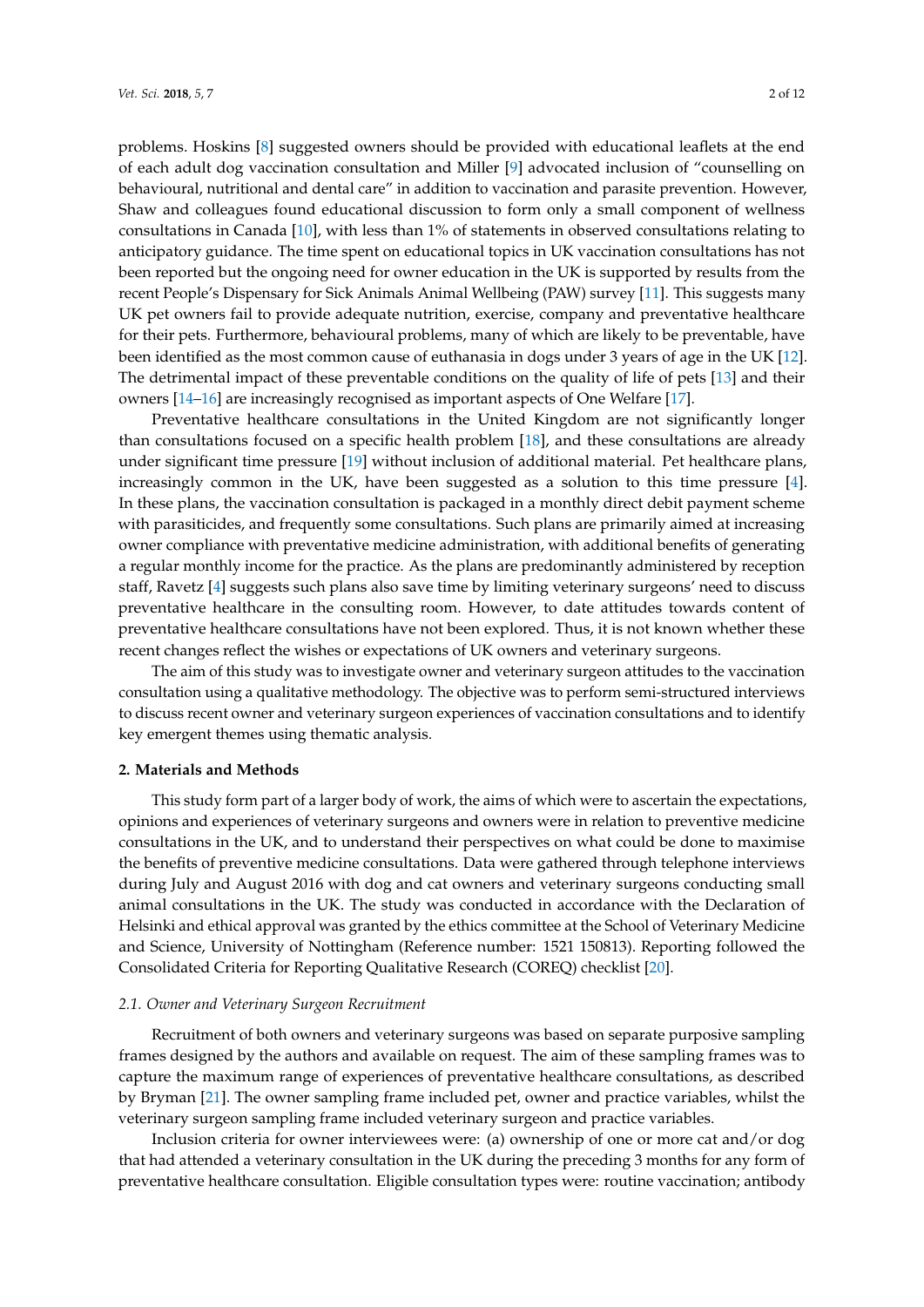titre testing; parasite prevention; routine health check; or (in female dogs) prevention of season; AND (b) willingness to be interviewed by telephone about that consultation during the study period. Inclusion criteria for veterinary surgeon interviewees were: (a) individuals currently working in

a general practice in the United Kingdom; AND (b) who currently performed preventative healthcare consultations including dogs and/or cats; AND (c) who were available for telephone interview during the study period.

Owner recruitment was conducted using: direct contact to known eligible participants in the authors' networks; posts on social media including online owner forums; recruitment of eligible clients by veterinary surgeons in a multi-branch veterinary practice in Scotland; and snowball sampling whereby recruited interviewees identify other potential interviewees [\[21\]](#page-10-5). Veterinary surgeon recruitment was conducted using: social media; by contacting veterinary practices who had expressed an interest in collaboration with the Centre for Evidence-based Veterinary Medicine in research; direct emails to the Royal College of Veterinary Surgeons' list of practices; and snowball sampling. For the purpose of this study, probable data saturation was defined as the point at which no further significant variability emerged as a result conducting further interviews. This was then confirmed during thematic analysis (see below).

## *2.2. Interview Procedure*

Owners and veterinary surgeons who expressed an initial interest in participation were emailed information about the study and a copy of the consent form. Those willing to proceed were asked to supply information relevant to the inclusion criteria and a date was then arranged for the interview. Incentives to participate were not provided. All interviews were conducted by telephone by author NR, a veterinary surgeon with a background in investigating preventative healthcare consultations who had received training in qualitative research methods. At the start of each interview, NR confirmed that the consent form had been read and understood, and asked whether there were any queries. Verbal consent to proceed was given by interviewees before the Dictaphone was started. Using data from previous studies and literature reviews to identify important topics, the authors developed separate semi-structured interview guides for owner and veterinary surgeon interviews (see Tables S1 and S2 in supplementary materials). These had been piloted with two veterinary surgeons and two owners, and minor changes to question order were made based on their feedback. Experiences with all preventative healthcare consultations during the preceding 3 months were discussed with the owners, and attitudes to preventative healthcare consultations in general were discussed with veterinary surgeons. In addition, owners and veterinary surgeons discussed their attitudes towards what happened, or should, happen during a preventative healthcare consultation.

#### *2.3. Data Analysis*

Interviews were recorded using a Dictaphone with a telephone adapter and were professionally transcribed verbatim. Transcripts were not returned to interviewees and repeat interviews were not performed. Data analysis was performed by ZB, a veterinary surgeon with previous experience of conducting qualitative research and analysing and reporting qualitative data [\[22\]](#page-10-6). Others were not involved in the analysis process due to challenges associated with the relevance of inter-rater reliability as described by Morse [\[23\]](#page-10-7). Transcripts were checked for accuracy against the recordings. Thematic analysis was performed following the six-step plan described by Braun and Clarke [\[24\]](#page-10-8) using the organisational support of nVivo (nVivo qualitative data analysis software v11; QSR International Pty Ltd., Melbourne, Australia). Themes were identified using both inductive and deductive approaches, and analysis used a critical realist ontology. Data saturation was defined as the point at which no additional themes emerged as a result of analysing further transcripts. Statistical analysis was not performed as is standard for qualitative studies which aim to capture the diversity of experiences [\[25,](#page-10-9)[26\]](#page-10-10).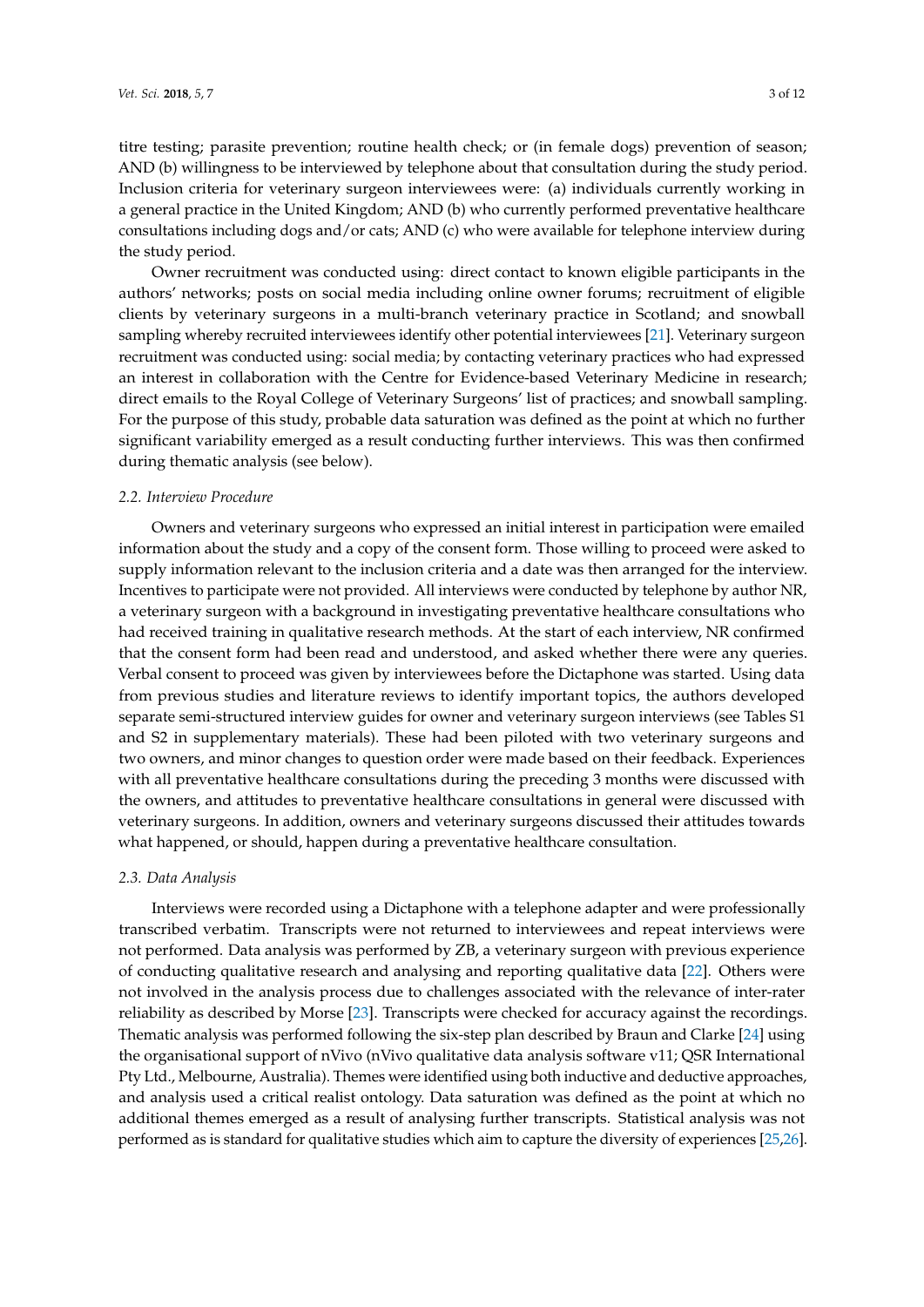#### **3. Results**

Thirty-one interviews were arranged, but two owners were unavailable to participate on the day of the interview due to unforeseen circumstances and those interviews could not be rearranged during the time available. Twenty-nine telephone interviews were therefore completed, 14 with veterinary surgeons and 15 with owners. Demographic details collected for each interviewee are presented in supplementary materials (Tables S3 and S4). The veterinary surgeons, ten female and four male, were from 12 practices. Practice types included both corporate and independent, small animal only and mixed, single and multi-branch. All veterinary surgeons had graduated within the preceding 20 years and ranged in seniority from assistant to clinical director. Thirteen dog owners, one cat owner, and one dog and cat owner were interviewed. Dogs included pets, agility dogs and working gun dogs; cats lived both indoors and outdoors. Interview lengths ranged from 15 to 59 min (median 28 min; interquartile range 21–40.5 min). All participants answered all questions posed. Thematic analysis inductively identified four overarching themes. The theme relating to the expectations of both owners and vets as to what would happen during a vaccination consultation is reported below with illustrative quotes.

#### *3.1. Owners*

Owners identified expectations both about the content of their pet's vaccination consultation and of the experience of attending that consultation. None referred to any information from their veterinary practice about what would be covered during a vaccination consultation or what they should do in preparation for attending that consultation. As a result, expectations were based primarily on direct experience of previous consultations; owners who had not previously attended a vaccination consultation did not know what they should have expected. Experienced owners identified that vaccination consultation content could be highly variable within the same practice. Typically, the greatest source of this variability was considered to be the veterinary surgeon, particularly in relation to their communication style, the pace of the consultation and the thoroughness of the clinical examination. For this reason, several owners suggested a checklist should be used by veterinary surgeons to improve the consistency of the experience.

"*After he gave him the injection, as a kind of afterthought, he sort of lifted him up on the table and checked his testicles. He didn't tell me why he was doing that. Obviously I knew. But he didn't tell me why he was doing that or* . . . *or anything. So it was very different. It was really quick this one, you know.*" [Owner 10]

Consequently, several discussed the importance to them of the vaccination consultation being conducted by a specific veterinary surgeon with whom they were familiar. Rarely, owners described changing veterinary surgeons or even practices until they found one that matched their expectations.

"*I like to have that relationship that I know the vet, trust the vet. I feel that they then have an appreciation of what I'm doing with my dogs and my expectations of my dogs and things. And I like to think it's a mutually, not beneficial, but sort of a mutually respectful relationship on that basis.*" [Owner 5]

Many owners thought that discussion about preventative healthcare should be the main focus of this consultation. Conversely, a few who had not previously attended a vaccination consultation thought that this would be the only thing discussed.

"*I went in with the expectation that because my appointment was for the vaccination, that was possibly all we were going to be able to talk about.*" [Owner 2]

Experienced owners had learnt that the vaccination consultation would focus on a general health check, but still identified their pet receiving the vaccine as the main reason for attending the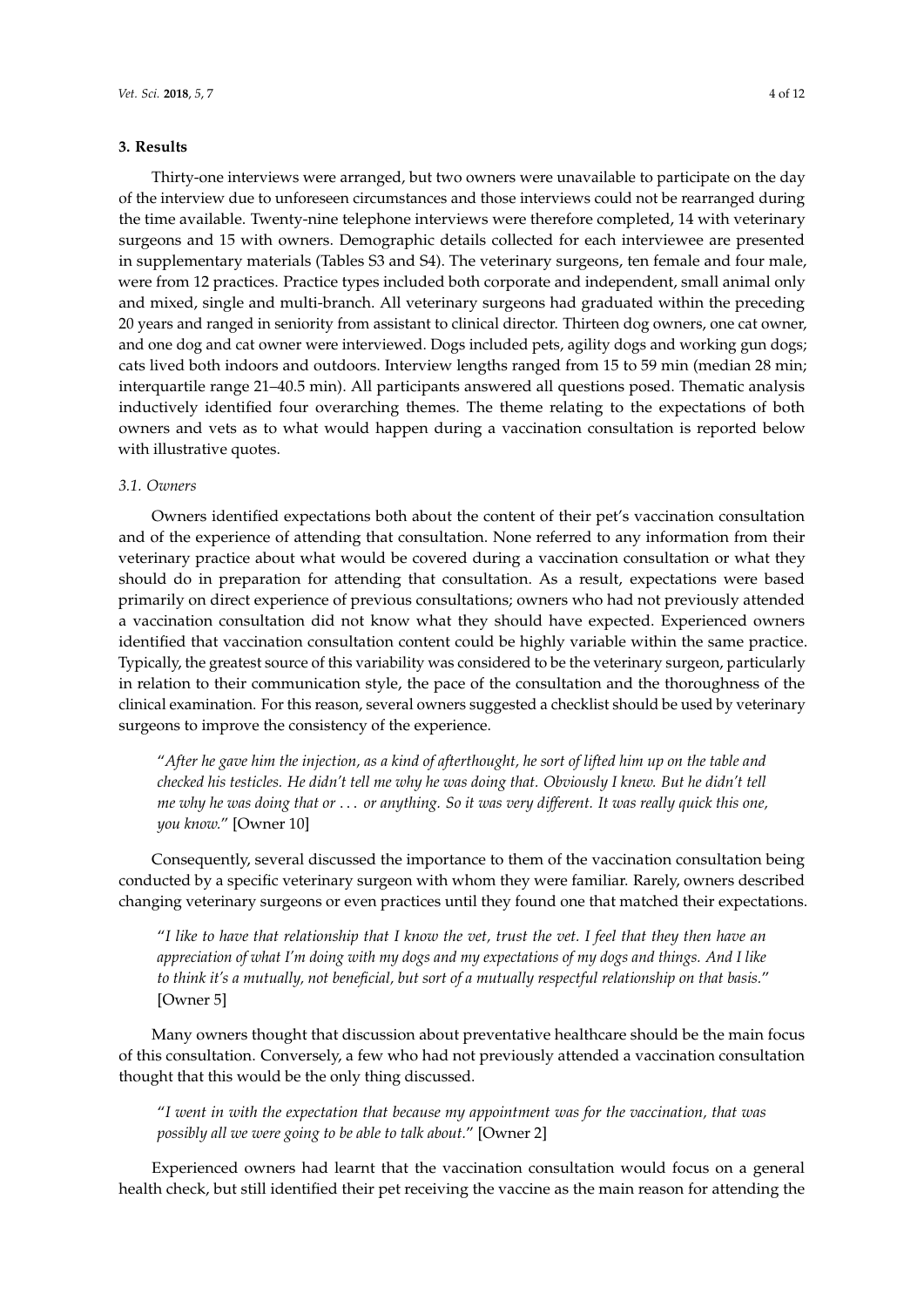appointment. Very rarely, owners mentioned the health check in relation to the value for money of their consultation; the majority discussed finance only relative to the cost of the preventative medicine products.

"*I do like to have that check. I think it's good that they ask questions 'cos it might be something that you haven't thought to ask or if they just go through the basics. I think, it generates a conversation, I suppose* . . . *. and you do pay a bit of money for it as well to be quite honest. You do pay for your consultation and the vaccination so I think it's worth getting their money's worth as well, I think.*" [Owner 9]

Despite not seeing it as the main reason for attending a vaccination consultation, almost all owners anticipated and expected that their pet would receive a full clinical examination or health check. This was thought to be an opportunity for the veterinary surgeon to identify any new health problems and to check any existing problems. However, owners' expectations of what the examination would reveal differed widely. Broadly, owners of new pets and those with little pet owning experience described the examination as an important opportunity to find out if their pet was healthy, as they did not have the knowledge to identify health problems themselves. Several of these owners described these examinations as "reassuring" and had a high level of trust that the veterinary surgeon would find any problems that existed.

"*It gave us a starting point to know what his health was like, whether he needed to put on weight, whether he was like* . . . *if he had any problems that we couldn't see. I mean he might have a skin problem that we can't see because of his fur. And also because this is our very first pet, the vet could give us advice.*" [Owner 2]

In contrast, several experienced owners with a high level of confidence in their own knowledge of pet health thought that they would have recognised any problems in their pet and would book a specific appointment with a veterinary surgeon if one was needed. These owners did not appear to value the clinical examination in the same way, as they anticipated that the veterinary surgeon would not find any problems of which they were unaware.

"*I think I'd* . . . *I mean I'm glad that they check them over, but I think I would trust my instincts to know if my pet* . . . *you know, because I'm quite fastidious if something's not right with them, I would take them straight in. So I'd rather* . . . *I tend to think I would know if something is up with my pet.*"[Owner 4]

However, all owners expected that they would be told about every problem identified during a clinical examination. None identified any reason why a veterinary surgeon might not mention something to them during a consultation. As a result, several assumed that if a veterinary surgeon did not discuss something, it was not abnormal or concerning.

"*I haven't [discussed diet] with our [vet] and to be honest, they haven't sort of said, oh, they're overweight or they're underweight or anything like that* . . . *. I think they have done with my sister's cats when, erm, they were slightly overweight so I think they'd have mentioned it.*" [Owner 9]

A few less experienced owners thought that the veterinary surgeon would be the best source of advice about how best to look after their pet, including what to feed them and how to prevent any illness, and had anticipated that this would also be discussed during the vaccination consultation. Other owners, typically those with older animals and more experience, felt it was their responsibility to ask the veterinary surgeon if they had specific questions but used a range of other information sources such as the internet for pet health advice. Several expressed uncertainty as to whether specific topics were relevant for discussion at a vaccination consultation.

"*I'll be honest—I've had a look [online] but at the end of the day [my dog]'s too important to me to trust what I read on the internet. I'd rather hear it from a vet.*" [Owner 11]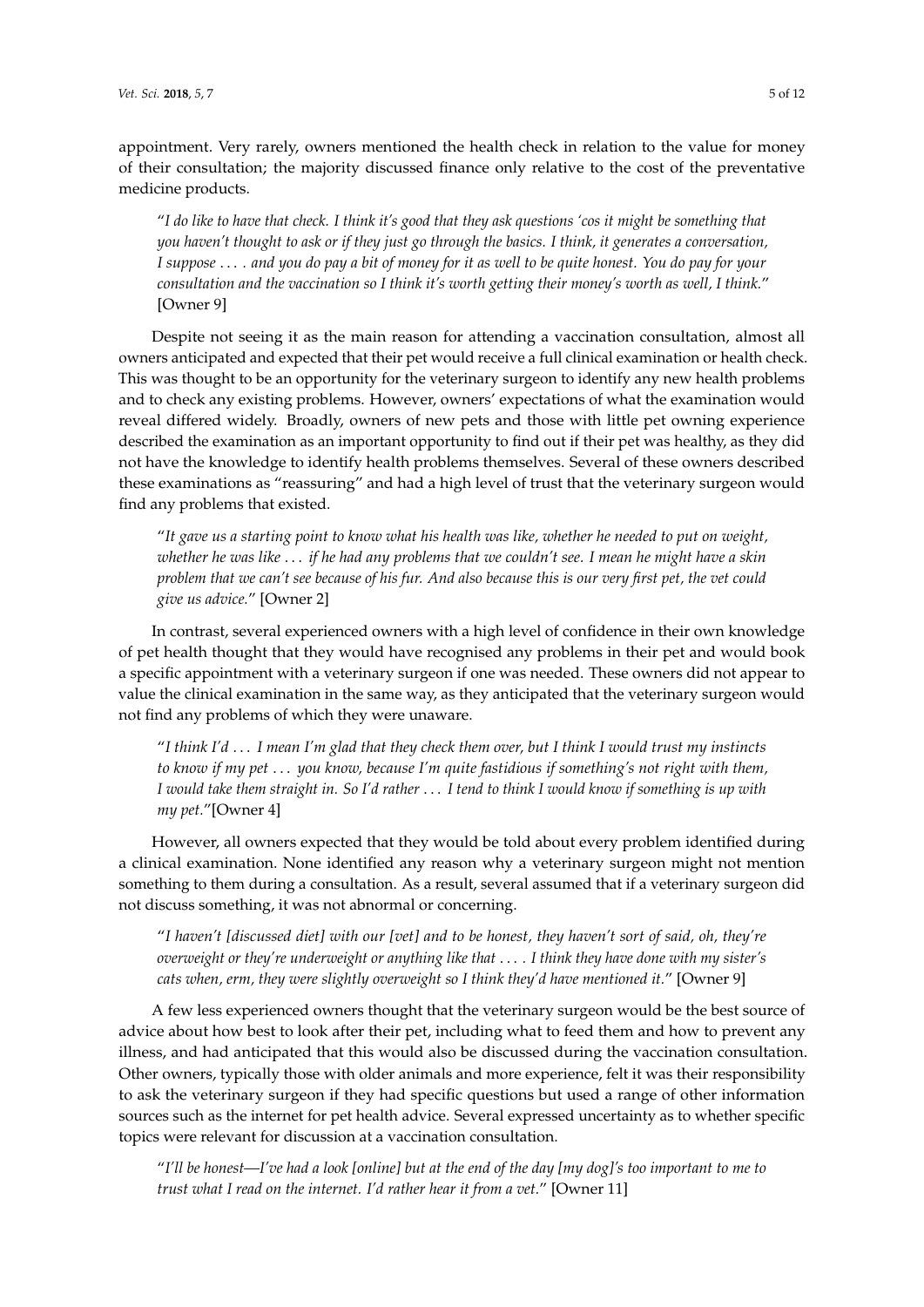#### *3.2. Veterinary Surgeons*

Veterinary surgeons' perceptions of their influence on the content of a vaccination consultation depended on the age of the animal involved. Puppy and kitten (primary) vaccination consultations were typically allocated longer periods of time than adult pet vaccination consultations and almost all described a practice protocol for what should be covered during these primary vaccination consultations. Few appeared to anticipate finding significant health problems on clinical examination in young animals, allowing them to follow the protocol fairly closely during the consultation. Many perceived this to be very useful, though some thought it difficult to cover in the time available.

"*We have our Pup Start pack so if it's a puppy they kind of have a plan basically in place which is open to individual interpretation but there is a kind of set of reminder things you are supposed to cover* . . . *It is nice to have a structure there in place and there's a lot to check to make sure you've gone through everything. Whilst it is nice to have that, it is difficult to cover it in 15 minutes*". [Veterinary surgeon 13]

The described structure and content of these primary vaccination consultations was remarkably consistent between veterinary surgeons. Typically, they were described to include a strong emphasis on establishing owners' prior knowledge and educating them on diet, socialising, grooming and some aspects of traditional preventative healthcare such as the importance of worming and vaccinating. Several identified clear differences between the content of this consultation and vaccination consultations for older pets.

"*Yes, like, the puppy consult is different, we talk about socialisation, maybe neutering this time and microchip obviously, insurance so yes the puppy and kitten first vaccines are very different* . . . " [Veterinary surgeon 11]

In contrast, all veterinary surgeons described the main focus of adult pet vaccination consultations to be soliciting owners' concerns about their pet's physical health and identifying additional health problems on clinical examination. This often appeared to result in a bespoke consultation that needed to be structured around each individual pet-owner combination.

"*Generally the first thing I ask is if they've got any concerns and if they haven't got any concerns, then I'll tend to ask the same set of questions. Is there any sickness and diarrhoea? Are they eating and drinking okay? Any coughing or sneezing? Any fits or faints or collapses or any lumps and bumps? Any lameness or stiffness, especially if they are older animals* . . . " [Veterinary surgeon 1]

Only one veterinary surgeon described a practice-level checklist on which to structure these consultations; others thought such a structure was unnecessary or un-workable due to the variability in topics discussed. Several reported that during their clinical examination, they payed particular attention to specific body systems in which they had a personal interest.

"*I mean I talk about obesity all the time. That is a big one, I have thought about that, yes it is a big bug bear of mine so I really do go on about that* . . . " [Veterinary surgeon 11]

In younger to middle-aged animals where health problems were rarely identified, vaccination consultations were described as quick and fairly routine. However, contrary to many owners, veterinary surgeons expected their clinical examination to identify new health problems in the majority of older pets, irrespective of their owners' experience level. Cutaneous masses, obesity, dental disease and osteoarthritis were listed in this context in relation to older dogs, whilst weight loss, dental disease and excessive thirst were commonly mentioned in relation to older cats.

"*More than half the time, in fact over half the time, I'll be discussing dentition and dental disease. Generally in cats I'll be discussing obesity or weight loss, it's usually one or the other. There are certain things that you have almost a prepared a speech on* . . . " [Veterinary surgeon 2]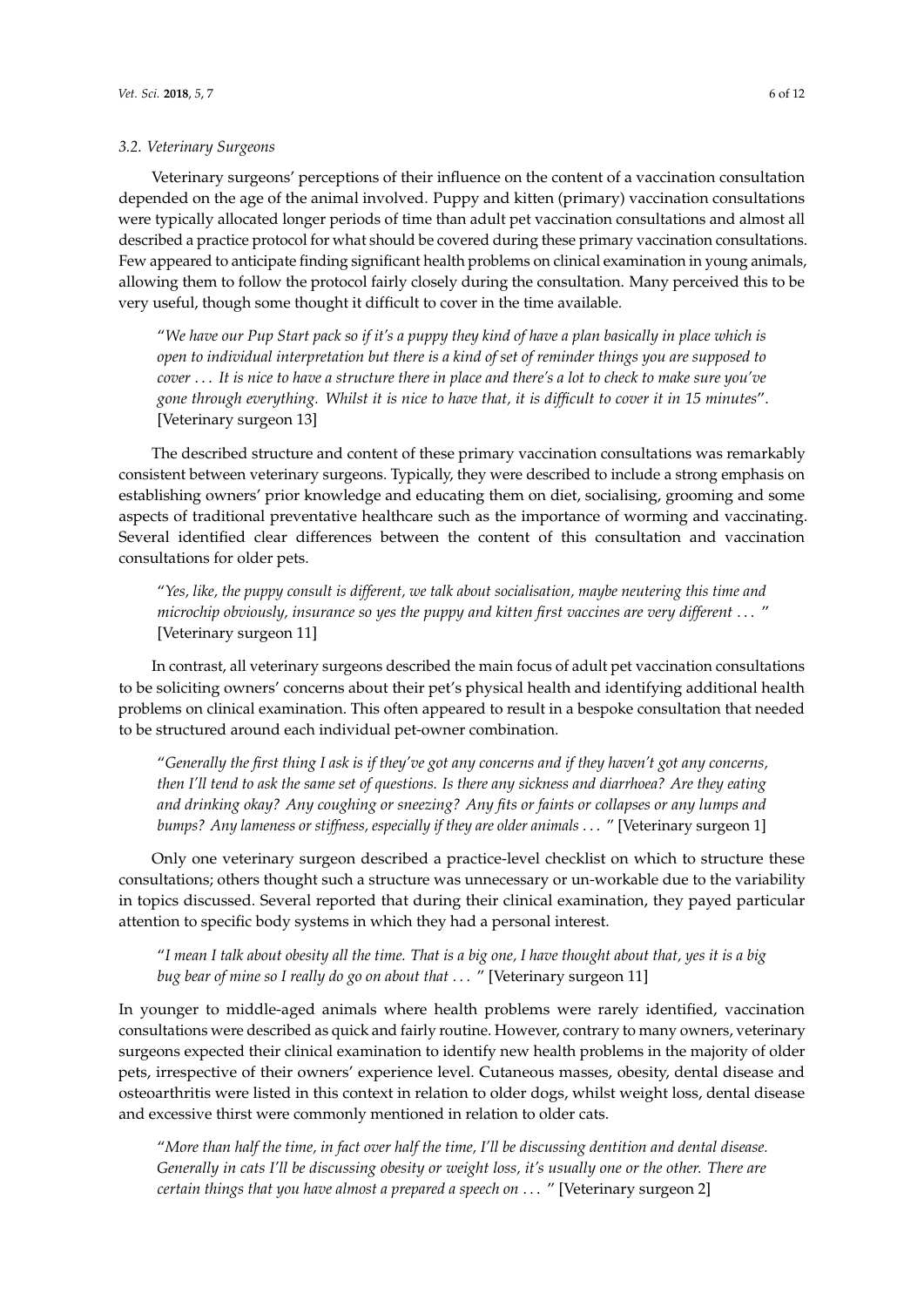Many veterinary surgeons commented that owners would not look in their pets' mouths, would allow their pets to gain too much weight or would not recognise signs of osteoarthritis. Often the veterinary surgeons suggested these problems presented a more serious welfare concern to the pet than any problem identified by their owner.

"*Repeatedly it will be teeth. Simply because it's something that owners don't see and that's similar across the board of cats and dogs and the predominantly older group its lumps and bumps, but again, owners maybe haven't felt because it's been under the dog's coat.*" [Veterinary surgeon 10]

Very few discussed any potential educational role the veterinary practice could, or should, play in resolving this. For example, veterinary surgeons seldom described instigating discussions about how to recognise or prevent conditions described as common in older pets during adult pet vaccination consultations before these conditions arose. However, a few individuals felt this was extremely important. Those veterinary surgeons described using leaflets, follow-up telephone calls and repeat examinations to ensure that owners had understood the key messages. All described time pressures associated with this increased effort, and several described sacrificing their own break times to extend consultations for this reason.

"*So it is, you know I am pushed for time but I think it is important, I want to do the best for all the animals and all the clients. So I just try to do things as quickly as possible or even I have a little notebook where I think right okay if I haven't got time to print things out now then I'll do it later* . . . " [Veterinary surgeon 14]

In contrast, other veterinary surgeons did not seem to think education to be such an important part of the vaccination consultation. Some alluded to a belief that educating owners was not a good use of the short consulting time available, often recalling experiences with owners who they felt were disinterested in being given advice. This latter group of veterinary surgeons also articulated a belief that experienced owners would know how to look after their pets so would not need advice.

"*I usually find out whether the person has had a pet before and tailor it to how much information they need basically. If they need advice on diet, need advice on worming, need advice on washing pets, yes it is depending on whether or not the person has had a pet before.*" [Veterinary surgeon 13]

Interestingly, behavioural problems and diets were consistently mentioned as health topics that some veterinary surgeons would prefer not to discuss in adult pets, despite seemingly being comfortable to discuss these topics during primary vaccination consultations. Lack of time, poor confidence in their own knowledge and an expectation that owners would ask if they had a problem were reasons provided for avoiding these topics.

"*I think I am very wary of offering too much advice, especially if the pet is aggressive. I think I would be careful about what I advised in case it is the only advice they seek. Certainly if people were having problems I'd certainly point them in the direction of animal behaviourists who have day-to-day experience of dealing with it* . . . " [Veterinary surgeon 12]

Perhaps due to the focus on health problems, time discussing preventative medicine products and protocols with owners during adult pet vaccination consultations appeared often to be limited to asking owners whether they were up-to-date with flea and worm treatments. Pet healthcare plans were mentioned by several as a huge benefit in relation to preventative medicine products. Advantages were framed both in terms of their own time management and owner compliance with preventative medicine administration.

"*I think again the pet health club service that we have is good because I know they're already on Advocate so I can say do you need anything more today or reception will have already asked 'Do you need anything more?' so that's covered. The pet health club does take a lot away actually and it does make things more efficient I think because they are already on it.*" [Veterinary surgeon 3]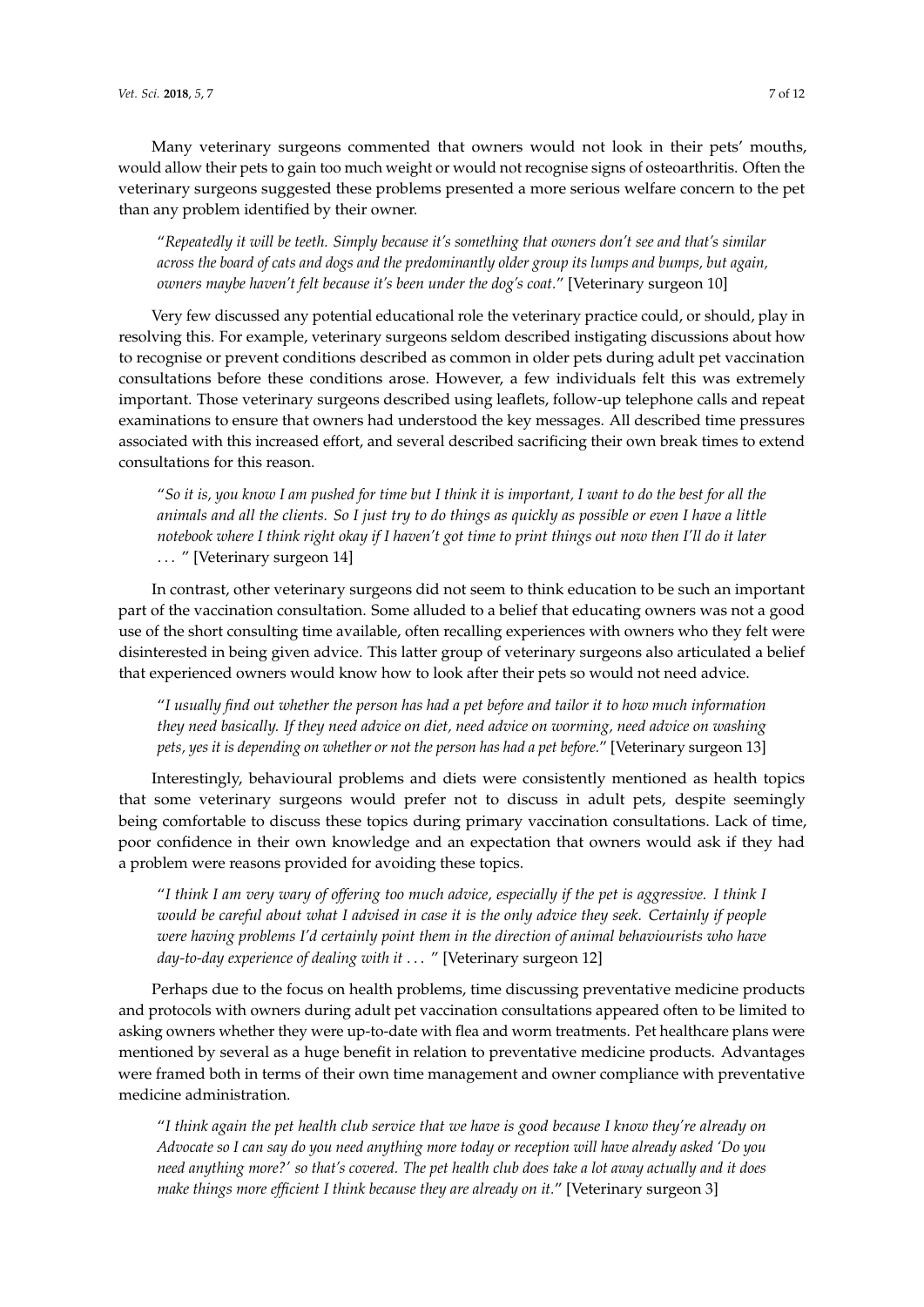When asked, veterinary surgeons were unsure what owners expected from vaccination consultations but thought they should be expecting the focus to be on the health check. However, none of the veterinary surgeons described their practice providing any information for owners about what to expect beyond the description of the consultation as a "booster and health check".

"*I use [the adult pet vaccination consultation] as a recheck as well if you've got anything that you're concerned about or have been concerned about, but largely the vaccination in the vaccination appointment isn't too important to me at all. It's just something I'll do on the way out.*" [Veterinary surgeon 2]

Owners were thought to have differing levels of knowledge about pet health, and engagement in the consultation. Several veterinary surgeons identified that for this reason, it was much easier to vaccinate the animal of an owner that they knew, but few described this as routine. The challenges associated with modifying their consultation content and style to each individual owner-pet partnership were evident.

"*Each animal is different, do you know what I mean? And also the relationship you have with the clients are different. Some of them are very much, you know, I want to be in and out quickly and some of them will do the, 'Oh while I am here can I just check this, that and the other'. You know, so it all very much depends with both of them* . . . " [Veterinary surgeon 14]

#### **4. Discussion**

This is the first study to look at whether the content of vaccination consultations matches the expectations of owners and veterinary surgeons in the United Kingdom. These interviews identify that the preferred and anticipated balance of preventative healthcare, health assessment and education within a vaccination consultation differed within and between groups. Whilst primary vaccination consultations appear to have a clear and fairly consistent identity with a focus on preventative healthcare, the content of adult pet vaccination consultations appears much more diverse with variability in content driven by pet, owner and veterinary surgeon factors. These data suggest this lack of clear focus for the adult pet vaccination consultation may have negative consequences for client and veterinary surgeon satisfaction, and perhaps for animal welfare. This study will be of value to veterinary surgeons, practice managers and pharmaceutical companies who all have a role in shaping the pet vaccination consultation.

Interventions to improve the vaccination consultation experience have been discussed for at least 20 years, yet little apparent progress has been made. In 1998, Coutts [\[7\]](#page-9-13) suggested clients should be informed about what was likely to be discussed during vaccination consultations for pets of different ages, and the use of checklists has been proposed as an aid to standardising their content [\[26,](#page-10-10)[27\]](#page-10-11). However, the complexity of factors that contribute to diversity identified in the current study suggest that any single intervention is unlikely be adequate. First, consensus must first be reached on the remit of the adult pet vaccination consultation. The divergence in opinion between owners and veterinary surgeons about what should be included suggests that both groups should be involved in reaching a consensus. We propose a re-definition of preventative healthcare to include all preventable conditions, such as obesity, behaviour and dental disease. This would better reflect both the current content of these consultations, and ensure that both prevention and management of these conditions receive adequate attention.

The perception that owner education about health, disease, behaviour and welfare are not being prioritised by small animal veterinary surgeons has led to criticism of the profession [\[28,](#page-10-12)[29\]](#page-10-13). This study suggests that advice for educational components to be included all adult pet vaccination consultations [\[8,](#page-9-6)[9,](#page-9-7)[30,](#page-10-14)[31\]](#page-10-15) has not been widely adopted in the UK. Theoretically, owner educational interventions should improve the welfare of both owners and their pets by enabling pet owners to recognise conditions at an early stage. This should then reduce the number of conditions identified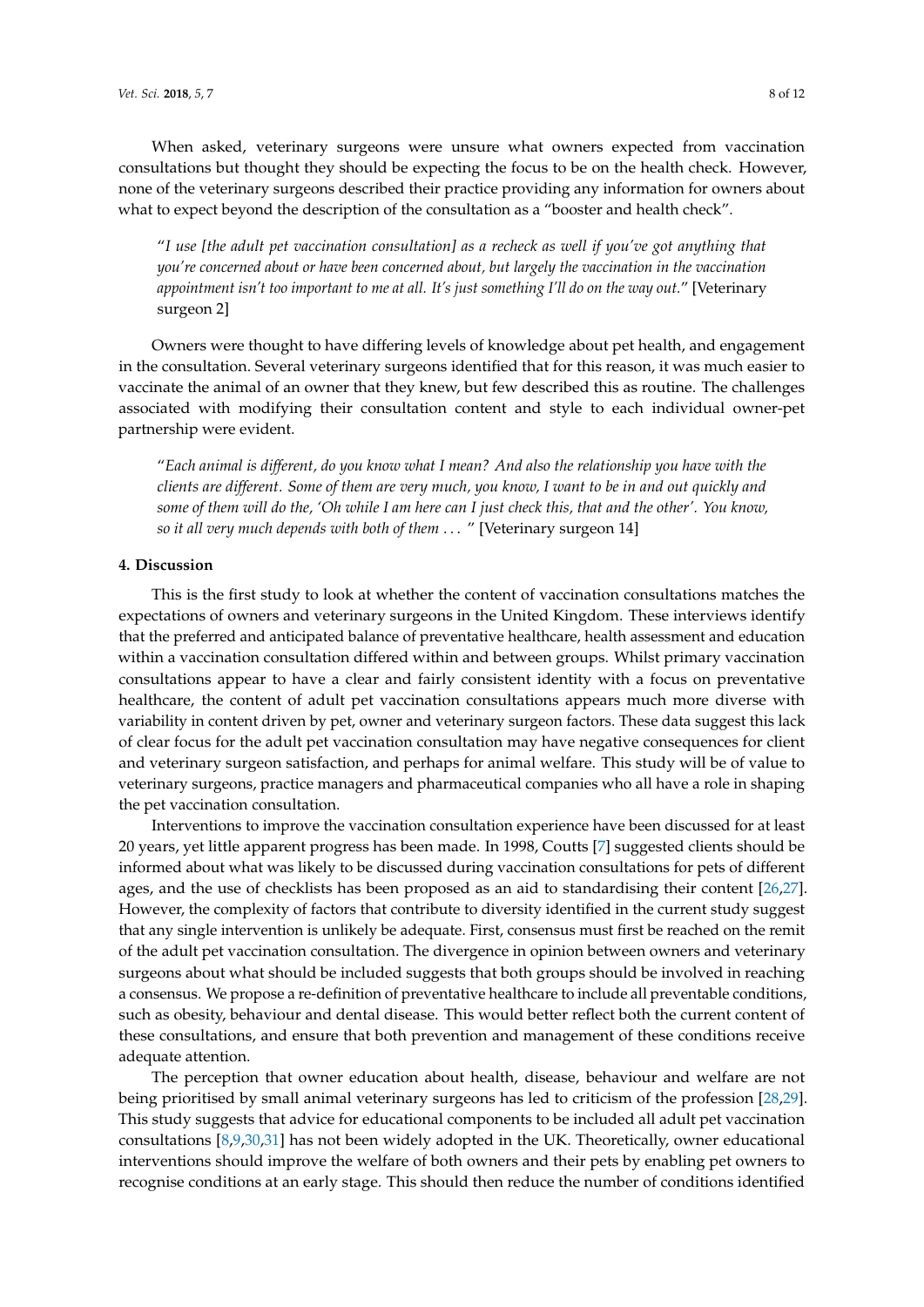for the first time during vaccination consultations. Prevalence data about common conditions seen in dogs and cats [\[32–](#page-10-16)[34\]](#page-10-17) could be used to identify the key conditions for which educational strategies should be developed. However, we have identified significant barriers to introducing this content into preventative healthcare consultations. Time pressure in these consultations are a major challenge; its implications and potential solutions are discussed elsewhere [\[19\]](#page-10-3), as are the current and potential roles of veterinary nursing and reception staff in owner education [\[35\]](#page-10-18). Gaps in veterinary surgeons' own knowledge were evident, particularly in relation to behaviour. This supports the findings of Roshier and McBride [\[36](#page-10-19)[,37\]](#page-10-20) that veterinary surgeons may feel insufficiently skilled to deal with common behavioural problems. Owners may therefore need to look elsewhere for advice, with the internet being the logical next step. Veterinary surgeons have previously expressed concern about the quality of online pet health information [\[38\]](#page-10-21), and similar concerns were voiced by both veterinary surgeon and owner interviewees. Investment in reliable, centralized, online veterinary information for owners is long overdue. Its provision would provide an invaluable adjunctive resource to supplement practice-based education.

Both veterinary surgeons and owners described a range of attitudes in their own responsibility towards animal welfare. Similar findings have been identified in studies examining horse owner attitudes to colic [\[39\]](#page-10-22), owner attitudes to making decisions about chronically ill dogs [\[22,](#page-10-6)[40\]](#page-10-23) and farmers' attitudes to lameness in cattle [\[41\]](#page-11-0). The diversity of veterinary surgeons' personal professional identities [\[42\]](#page-11-1) and limited moral reasoning ability [\[43\]](#page-11-2) may be additional important factors in this. There is a real risk to animal welfare if a veterinary surgeon and an owner each abdicate primary responsibility to the other without adequately communicating this. Conversations to ascertain prior knowledge and to establish a trusted partnership of care are likely to be important [\[37,](#page-10-20)[44–](#page-11-3)[46\]](#page-11-4). Veterinary surgeons and owners identified benefits of achieving continuity of care across vaccination consultations, yet both groups suggested this was difficult to achieve. Prioritising continuity of care is likely to be an important component in strengthening relationships between veterinary surgeon and owner which are likely to benefit animal welfare.

These interviews provide an important first step in exploring attitudes to this common consultation. As with any qualitative research, direct extrapolation of these findings beyond this dataset should be performed with caution. Male pet owners and cat owners were particularly challenging to recruit, but all other aspects of both sampling frames were covered. Variability in owner attitudes towards veterinary practices by region of the UK is not reported, so the implication of involving owners predominantly from northern England in this research is unknown. Identifying the point at which data saturation has been reached is challenging [\[25\]](#page-10-9). Additional interviewees may have identified further important perspectives but we found respondents were fairly consistent in their expectations so it unlikely that new themes would have been identified. As all those involved in the collection and analysis of data were veterinary surgeons, there is the possibility that this may have biased the data collected and the coding of the data to develop themes. Analysis by researchers from other backgrounds may have presented these interviews using different themes but since this research was conducted with a veterinary audience in mind we do not consider this to be a significant limitation.

Enrollment in the study required a degree of motivation by owners and veterinary surgeons. This may have naturally selected those participants with more polarised views. Our inclusion criteria selected for owners who had recently attended a practice for a preventative healthcare consultation but it is impossible to know how well participants were able to recall recent events or how accurately events were described. Furthermore, owners discussed a single recent vaccination consultation, veterinary surgeons discussed consultations in general, and this sometimes made drawing parallel conclusions from both interviews sets challenging. To overcome these challenges in future work, both veterinary surgeons and owners could be asked about the same consultation experience as previously done by Roshier and McBride [\[36,](#page-10-19)[37\]](#page-10-20), or consultations could be video-recorded [\[10\]](#page-9-8). However, these methods would be likely to logistically limit data collected to a smaller number of clinics, reducing the diversity in described experiences.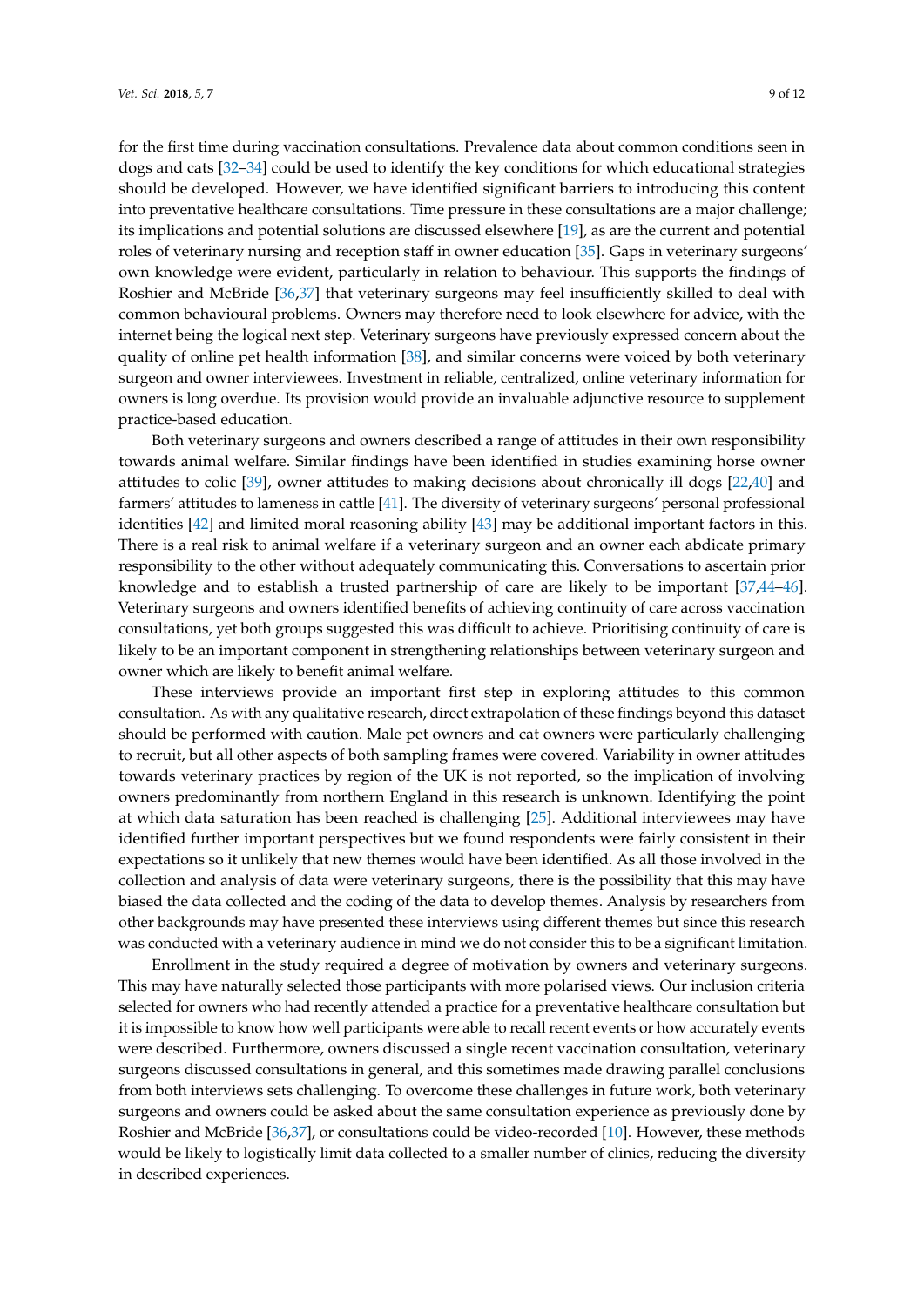## **5. Conclusions**

These data form the first qualitative description of canine and feline preventative healthcare consultations. This research suggests that owners and veterinary surgeons may not share expectations about what will happen in a dog or cat vaccination consultation. We provide evidence for the potential value of providing information for owners about the likely content of their forthcoming vaccination consultation, encouraging continuity of care, and improving owner education about common preventable conditions. Redefining preventative healthcare to include all preventable conditions could have a positive impact on the welfare of owners and their pets, and on relationships between owners and veterinary surgeons. The role of the vaccination consultation in a wider animal welfare agenda has been further defined by this research and challenges associated with the current structure of adult pet vaccination consultations merit further attention.

**Supplementary Materials:** The following are available online at [www.mdpi.com/2306-7381/5/1/7/s1,](www.mdpi.com/2306-7381/5/1/7/s1) Table S1: Owner interview guide, Table S2: Veterinary surgeon interview guide, Table S3: Demographic data of owners interviewed, and their pets, Table S4: Demographic data of veterinary surgeons interviewed.

**Acknowledgments:** The Centre for Evidence-based Veterinary Medicine (CEVM) is supported by an unrestricted grant from Elanco Animal Health and The University of Nottingham. The authors received additional financial support from MSD Animal Health for the collection and analysis of these data. The study design, analysis, interpretation of the results, decision to publish and writing of the manuscript were undertaken independently of all funders of the CEVM.

**Author Contributions:** M.L.B., R.S.D. and N.J.R. designed the study; N.J.R. collected the data; Z.B. and M.L.B. analysed the data; Z.B. wrote the paper. All authors contributed to and checked the manuscript before submission.

**Conflicts of Interest:** The funding sponsors had no role in the design of the study; in the collection, analyses, or interpretation of data; in the writing of the manuscript, and in the decision to publish the results.

## **References**

- <span id="page-9-0"></span>1. Robinson, N.J.; Brennan, M.L.; Cobb, M.; Dean, R.S. Investigating preventive-medicine consultations in first-opinion small-animal practice in the United Kingdom using direct observation. *Prev. Vet. Med.* **2016**, *124*, 69–77. [\[CrossRef\]](http://dx.doi.org/10.1016/j.prevetmed.2015.12.010) [\[PubMed\]](http://www.ncbi.nlm.nih.gov/pubmed/26775818)
- <span id="page-9-1"></span>2. Robinson, N.J.; Brennan, M.L.; Cobb, M.; Dean, R.S. Capturing the complexity of first opinion small animal consultations using direct observation. *Vet. Rec.* **2015**, *176*, 48. [\[CrossRef\]](http://dx.doi.org/10.1136/vr.102548) [\[PubMed\]](http://www.ncbi.nlm.nih.gov/pubmed/25262057)
- <span id="page-9-2"></span>3. Anonymous. Where the money comes from. *J. Small Anim. Pract.* **1962**, *3*, 103–106.
- <span id="page-9-3"></span>4. Ravetz, G. Prevention is better than cure: Promoting pet health plans. *Vet. Bus. J.* **2017**, *170*, 16–19.
- <span id="page-9-4"></span>5. Cirlbassi, J. Response to letter regarding vaccination in cats. *J. Am. Vet. Med. Assoc.* **1998**, *212*, 1539.
- <span id="page-9-5"></span>6. Banyard, M.R.C. Prevalence of intercurrent disease in dogs and cats presented for vaccination at a veterinary practice. *Aust. Vet. J.* **1998**, *76*, 600–603. [\[CrossRef\]](http://dx.doi.org/10.1111/j.1751-0813.1998.tb10236.x) [\[PubMed\]](http://www.ncbi.nlm.nih.gov/pubmed/9791709)
- <span id="page-9-13"></span>7. Coutts, F. Getting the most from your client database. *In Practice* **1998**, *20*, 467. [\[CrossRef\]](http://dx.doi.org/10.1136/inpract.20.8.467)
- <span id="page-9-6"></span>8. Hoskins, J.D. Preventive health program for dogs. *Vet. Tech.* **1988**, *9*, 187–192.
- <span id="page-9-7"></span>9. Miller, D. Comprehensive preventive care and early disease detection: Taking preventive care to the next level. *Banfield J.* **2011**, *7*, 9–11.
- <span id="page-9-8"></span>10. Shaw, J.R.; Adams, C.L.; Bonnett, B.N.; Larson, S.; Roter, D. Veterinarian-client-patient communication during wellness appointments versus appointments related to a health problem in companion animal practice. *J. Am. Vet. Med. Assoc.* **2008**, *233*, 1576–1586. [\[CrossRef\]](http://dx.doi.org/10.2460/javma.233.10.1576) [\[PubMed\]](http://www.ncbi.nlm.nih.gov/pubmed/19014290)
- <span id="page-9-9"></span>11. The People's Dispensary for Sick Animals (PDSA). *PDSA Animal Wellbeing (PAW) Report*; PDSA: Telford, UK, 2017.
- <span id="page-9-10"></span>12. O'Neill, D.G.; Church, D.B.; McGreevy, P.D.; Thomson, P.C.; Brodbelt, D.C. Longevity and mortality of owned dogs. *Vet. J.* **2013**, *198*, 638–643. [\[CrossRef\]](http://dx.doi.org/10.1016/j.tvjl.2013.09.020) [\[PubMed\]](http://www.ncbi.nlm.nih.gov/pubmed/24206631)
- <span id="page-9-11"></span>13. Yam, P.S.; Butowski, C.F.; Chitty, J.L.; Naughton, G.; Wiseman-Orr, M.L.; Parkin, T. Impact of canine overweight and obesity on health-related quality of life. *Prev. Vet. Med.* **2016**, *127*, 64–69.
- <span id="page-9-12"></span>14. Belshaw, Z. What is your client thinking and why should you care? *Vet. Rec.* **2017**, *181*, 517. [\[CrossRef\]](http://dx.doi.org/10.1136/vr.j5234) [\[PubMed\]](http://www.ncbi.nlm.nih.gov/pubmed/29127179)
- 15. Bourne, G. What your client is thinking: Not man's best friend. *Vet. Rec.* **2017**, *181*, 632. [\[CrossRef\]](http://dx.doi.org/10.1136/vr.j5704) [\[PubMed\]](http://www.ncbi.nlm.nih.gov/pubmed/29222158)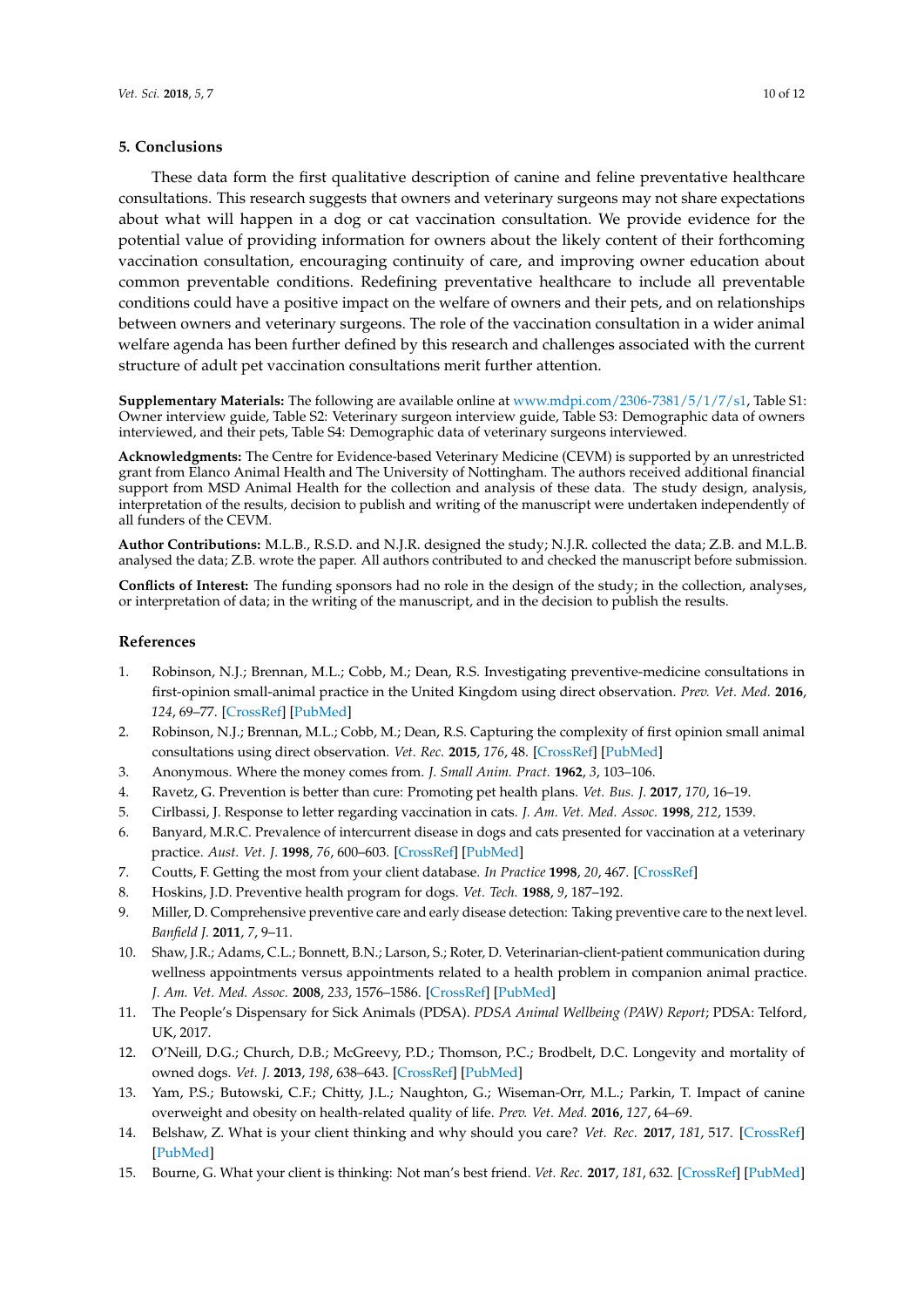- <span id="page-10-0"></span>16. Spitznagel, M.B.; Jacobson, D.M.; Cox, M.D.; Carlson, M.D. Caregiver burden in owners of a sick companion animal: A cross-sectional observational study. *Vet. Rec.* **2017**, *181*, 321. [\[CrossRef\]](http://dx.doi.org/10.1136/vr.104295) [\[PubMed\]](http://www.ncbi.nlm.nih.gov/pubmed/28870976)
- <span id="page-10-1"></span>17. Pinillos, R.G. Consultation to define a One Welfare framework. *Vet. Rec.* **2017**, *180*, 184. [\[CrossRef\]](http://dx.doi.org/10.1136/vr.j827) [\[PubMed\]](http://www.ncbi.nlm.nih.gov/pubmed/28213430)
- <span id="page-10-2"></span>18. Robinson, N.J.; Dean, R.S.; Cobb, M.; Brennan, M.L. Consultation length in first opinion small animal practice. *Vet. Rec.* **2014**, *175*, 486. [\[CrossRef\]](http://dx.doi.org/10.1136/vr.102713) [\[PubMed\]](http://www.ncbi.nlm.nih.gov/pubmed/25261270)
- <span id="page-10-3"></span>19. Belshaw, Z.; Robinson, N.; Dean, R.; Brennan, M. "I always feel like I have to rush . . . " Pet owner and small animal veterinary surgeons' reflections on time during preventative healthcare consultations. *Vet. Sci.* **2018**. under review.
- <span id="page-10-4"></span>20. Tong, A.; Sainsbury, P.; Craig, J. Consolidated criteria for reporting qualitative research (COREQ): A 32-item checklist for interviews and focus groups. *Int. J. Qual. Health* **2007**, *19*, 349–357. [\[CrossRef\]](http://dx.doi.org/10.1093/intqhc/mzm042) [\[PubMed\]](http://www.ncbi.nlm.nih.gov/pubmed/17872937)
- <span id="page-10-5"></span>21. Bryman, A. Sampling in qualitative research. In *Social Research Methods*, 4th ed.; Oxford University Press: New York, NY, USA, 2012; pp. 415–429, ISBN 10 0199588058.
- <span id="page-10-6"></span>22. Belshaw, Z.; Asher, L.; Dean, R.S. The attitudes of owners and veterinary professionals in the United Kingdom to the risk of adverse events associated with using non-steroidal anti-inflammatory drugs (NSAIDs) to treat dogs with osteoarthritis. *Prev. Vet. Med.* **2016**, *131*, 121–126. [\[CrossRef\]](http://dx.doi.org/10.1016/j.prevetmed.2016.07.017) [\[PubMed\]](http://www.ncbi.nlm.nih.gov/pubmed/27544261)
- <span id="page-10-7"></span>23. Morse, J.M. "Perfectly healthy, but dead": The myth of inter-rater reliability. *Qual. Health Res.* **1997**, *7*, 445–447. [\[CrossRef\]](http://dx.doi.org/10.1177/104973239700700401)
- <span id="page-10-8"></span>24. Braun, V.; Clarke, V. Using thematic analysis in psychology. *Qual. Res. Psychol.* **2006**, *3*, 77–101. [\[CrossRef\]](http://dx.doi.org/10.1191/1478088706qp063oa)
- <span id="page-10-9"></span>25. Ziebland, S.; McPherson, A. Making sense of qualitative data analysis: An introduction with illustrations from DIPEX (personal experiences of health and illness). *Med. Educ.* **2006**, *40*, 405–414. [\[CrossRef\]](http://dx.doi.org/10.1111/j.1365-2929.2006.02467.x) [\[PubMed\]](http://www.ncbi.nlm.nih.gov/pubmed/16635119)
- <span id="page-10-10"></span>26. Clarke, V.; Braun, V. *Successful Qualitative Research: A Practical Guide for Beginners*, 1st ed.; Sage Publications Limited: London, UK, 2013; ISBN 8601401027553.
- <span id="page-10-11"></span>27. Lefebvre, S. Critically Appraised Topic: Improving preventive pet care. *Banfield J.* **2012**, *8*, 3–8.
- <span id="page-10-12"></span>28. DeHaven, W.R. Are we really doing enough to provide the best veterinary care for our pets? *J. Am. Vet. Med. Assoc.* **2014**, *244*, 1017–1018. [\[CrossRef\]](http://dx.doi.org/10.2460/javma.244.9.1017) [\[PubMed\]](http://www.ncbi.nlm.nih.gov/pubmed/24739107)
- <span id="page-10-13"></span>29. Hewson, C.J. How might veterinarians do more for animal welfare? *Can. Vet. J.* **2003**, *44*, 1000–1004. [\[PubMed\]](http://www.ncbi.nlm.nih.gov/pubmed/14703090)
- <span id="page-10-14"></span>30. Poubanne, Y. DOI and booster vaccination—Dealing with the issue at practice level in France. (Special Issue: Canine and feline vaccination—A scientific re-appraisal.). *Vet. Microbiol.* **2006**, *117*, 86–92. [\[CrossRef\]](http://dx.doi.org/10.1016/j.vetmic.2006.04.016) [\[PubMed\]](http://www.ncbi.nlm.nih.gov/pubmed/16920281)
- <span id="page-10-15"></span>31. American Animal Hospital Association-American Veterinary Medical Association Preventive Healthcare Guidelines Taskforce. Development of new canine and feline preventive healthcare guidelines designed to improve pet health. *J. Am. Anim. Hosp. Assoc.* **2011**, *47*, 306–311.
- <span id="page-10-16"></span>32. O'Neill, D.; Church, D.B.; McGreevy, P.; Thomson, P.C.; Brodbelt, D.C. Prevalence of disorders recorded in dogs attending primary-care veterinary practices in England. *PLoS ONE* **2014**, *9*, e90501. [\[CrossRef\]](http://dx.doi.org/10.1371/journal.pone.0090501) [\[PubMed\]](http://www.ncbi.nlm.nih.gov/pubmed/24594665)
- 33. O'Neill, D.G.; Church, D.B.; McGreevy, P.D.; Thomson, P.C.; Brodbelt, D.C. Prevalence of disorders recorded in cats attending primary-care veterinary practices in England. *Vet. J.* **2014**, *202*, 286–291. [\[CrossRef\]](http://dx.doi.org/10.1016/j.tvjl.2014.08.004) [\[PubMed\]](http://www.ncbi.nlm.nih.gov/pubmed/25178688)
- <span id="page-10-17"></span>34. Robinson, N.J.; Dean, R.S.; Cobb, M.; Brennan, M.L. Investigating common clinical presentations in first opinion small animal consultations using direct observation. *Vet. Rec.* **2015**, *176*, 18. [\[CrossRef\]](http://dx.doi.org/10.1136/vr.102751) [\[PubMed\]](http://www.ncbi.nlm.nih.gov/pubmed/25564472)
- <span id="page-10-18"></span>35. Belshaw, Z.; Robinson, N.J.; Dean, R.; Brennan, M. Owner and veterinary surgeon perspectives on the roles of veterinary nurses and receptionists in relation to small animal preventative healthcare consultations in the United Kingdom. *Vet. Rec.* **2018**. under review.
- <span id="page-10-19"></span>36. Roshier, A.L.; McBride, E.A. Canine behaviour problems: Discussions between veterinarians and dog owners during annual booster consultations. *Vet. Rec.* **2013**, *172*, 235. [\[CrossRef\]](http://dx.doi.org/10.1136/vr.101125) [\[PubMed\]](http://www.ncbi.nlm.nih.gov/pubmed/23457279)
- <span id="page-10-20"></span>37. Roshier, A.L.; McBride, E.A. Veterinarians' perceptions of behaviour support in small-animal practice. *Vet. Rec.* **2013**, *72*, 267. [\[CrossRef\]](http://dx.doi.org/10.1136/vr.101124) [\[PubMed\]](http://www.ncbi.nlm.nih.gov/pubmed/23475046)
- <span id="page-10-21"></span>38. Kogan, L.R.; Oxlet, J.A.; Hellyer, P.; Schoenfeld-Tacher, R. United Kingdom veterinarians' perceptions of clients' internet use and the perceived impact on the client–vet relationship. *Front. Vet. Sci.* **2017**, *4*, 180. [\[CrossRef\]](http://dx.doi.org/10.3389/fvets.2017.00180) [\[PubMed\]](http://www.ncbi.nlm.nih.gov/pubmed/29098148)
- <span id="page-10-22"></span>39. Scantlebury, C.E.; Perkins, E.; Pinchbeck, G.L.; Archer, D.C.; Christley, R.M. Could it be colic? Horse-owner decision making and practices in response to equine colic. *BMC Vet. Res.* **2014**, *10*, 14. [\[CrossRef\]](http://dx.doi.org/10.1186/1746-6148-10-S1-S1) [\[PubMed\]](http://www.ncbi.nlm.nih.gov/pubmed/25238026)
- <span id="page-10-23"></span>40. Christiansen, S.B.; Kristensen, A.T.; Lassen, J.; Sandoe, P. Veterinarians' role in clients' decision-making regarding seriously ill companion animal patients. *Acta Vet. Scand.* **2016**, *58*, 30. [\[CrossRef\]](http://dx.doi.org/10.1186/s13028-016-0211-x) [\[PubMed\]](http://www.ncbi.nlm.nih.gov/pubmed/27221809)